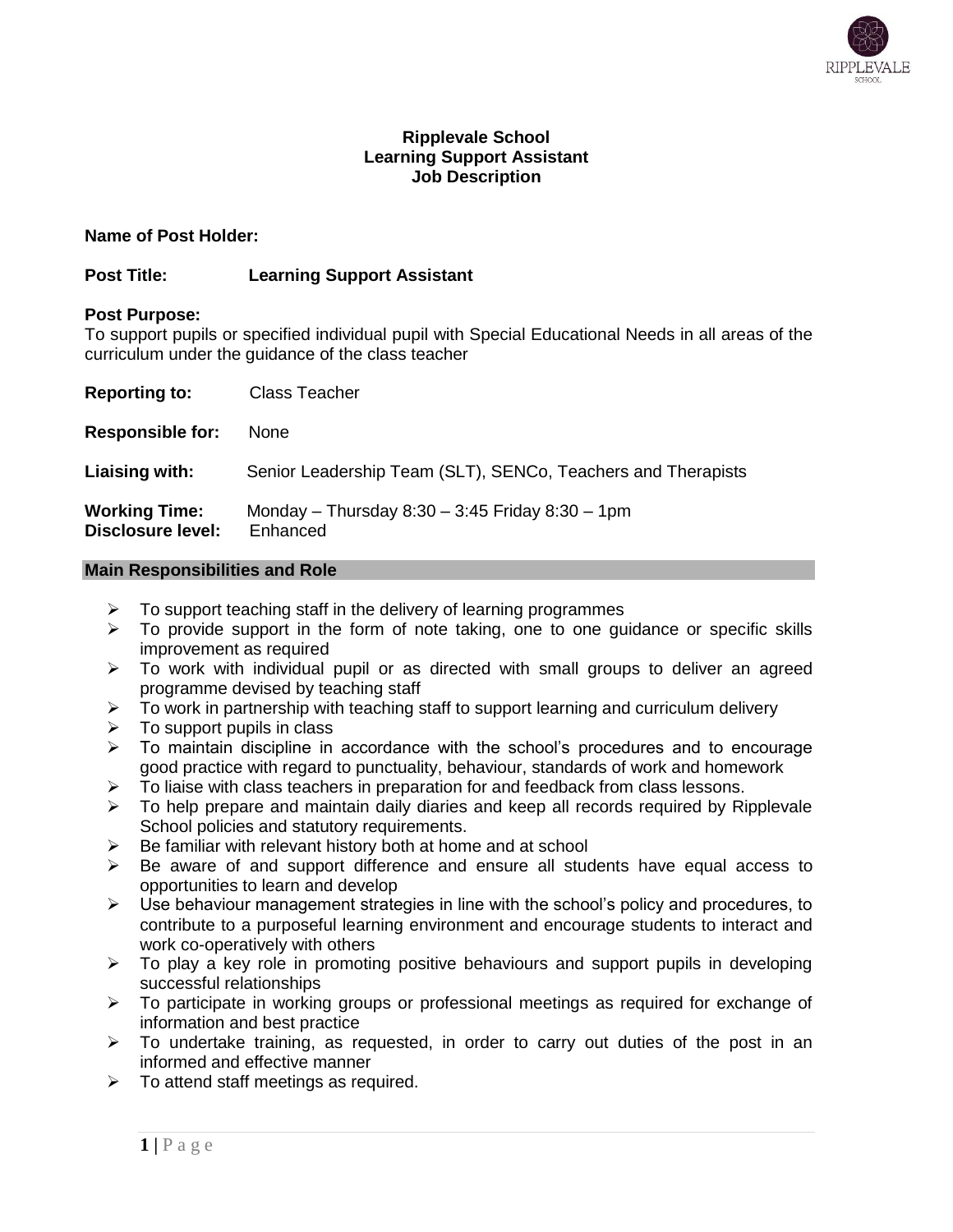

### **Staffing**

- $\triangleright$  To take part in the school's staff development programme by participating in arrangements for further training and professional development.
- $\triangleright$  To continue personal development in any relevant areas.
- $\triangleright$  To work as a member of a designated team and to contribute positively to effective working relations within the school.

#### **Quality Assurance**

- $\triangleright$  To help to implement school quality procedures and to adhere to those.
- $\triangleright$  To take part, as may be required, in the review, development and management of activities relating to the organisation and pastoral functions of the school.

## **Communications and Liaison**

- $\triangleright$  To communicate effectively with the parents of pupils as appropriate.
- $\triangleright$  Where appropriate, to communicate and co-operate with persons or bodies outside the school.
- $\triangleright$  To follow agreed policies for communications in the school.
- To take part in liaison activities such as reviews, parents evenings and open day.
- $\triangleright$  To participate in occasional extra-curricular activities such as evening theatre visits and annual camp.

#### **Management of Resources**

- $\triangleright$  To contribute to the process of ordering and allocation of equipment and materials, where appropriate.
- $\triangleright$  To assist managers to identify resource needs and to contribute to the efficient/effective use of physical resources.
- $\triangleright$  To co-operate with other staff to ensure a sharing and effective usage of resources to the benefit of the school, department and the pupils.

## **Pastoral System**

- $\triangleright$  To promote the general progress and well being of individual pupils.
- $\triangleright$  To liaise with the Parent Support Advisor to ensure the implementation of the school's Pastoral System.
- $\triangleright$  To evaluate and monitor the progress of pupils and keep up to date pupil records as may be required.
- $\triangleright$  To alert the appropriate staff to problems experienced by pupils and to make recommendations as to how these may be resolved.
- $\triangleright$  To communicate as appropriate, with the parents of pupils and with persons and bodies outside the school concerned with the welfare of individual pupils, after consultation with the appropriate staff.
- $\triangleright$  To apply the school's behaviour management systems.

## **School Ethos**

- $\triangleright$  To play a full part in the life of the school community, to support its distinctive mission and ethos and to encourage staff and pupils to follow this example.
- $\triangleright$  To promote actively the school's corporate policies.